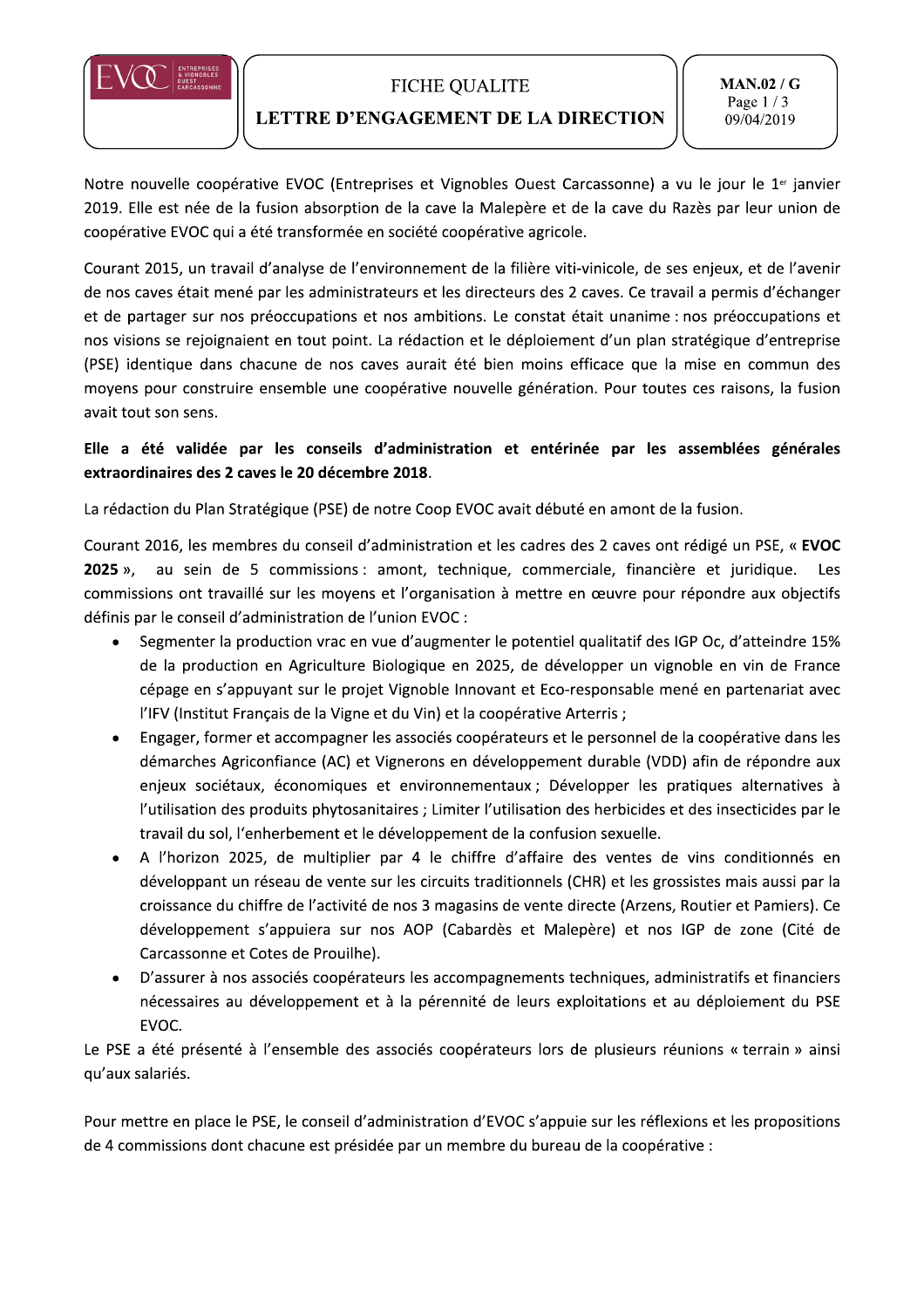



 $\overline{\phantom{0}}$ 

### LETTRE D'ENGAGEMENT DE LA DIRECTION

 $\overline{\phantom{0}}$ 

MAN.02/G<br>
ETTRE D'ENGAGEMENT DE LA DIRECTION<br>
Animée par le service vignoble, la Commission technique à la charge de la rédaction des cahiers des<br>
charges vignoble, de la grille de rémunération, de l'organisation des servi

présenter aux associés coopérateurs lors des réunions de secteur du mois d'avril ; les objectifs de la commission sont la rédaction de l'ensemble des cahiers des charges de production, la segmentation de la production IGP Oc, la montée en gamme de la production en AOP MALEPERE et CABARDES pour servir les objectifs de développement des ventes conditionnées et de rédiger le plan d'action pour le développement de la production en Agriculture Biologique.

Animée par le service qualité de notre coopérative, la Commission Viticulture Durable a la charge de la Gestion du système de management qualité, de la rédaction des cahiers des charges AC et VDD, des présentations des bilans de campagne et, en s'appuyant sur l'analyse environnementale de notre territoire, de la mise en place des outils qui permettront de maitriser les enjeux environnementaux.

Pour les vendanges 2019, le service qualité devra rédiger et mettre en œuvre le plan d'action qualité afin de garantir les certifications AC et VDD de notre nouvelle coopérative. Il sera nécessaire de concentrer les efforts auprès des ex associés coopérateurs et ex-salariés de la cave la Malepère pour les accompagner dans ces démarches.

De plus, le service qualité et la commission devront analyser les exigences des cahiers des charges HVE 2 et Terra Vitis, et proposer d'intégrer de nouvelles exigences dans nos cahiers des charges en vue d'obtenir ces nouvelles certifications respectivement pour la récolte 2019 et 2020. En effet, des clients importants nous ont fait part du positionnement de certaines de leurs marques selon ces référentiels et nous nous devons de satisfaire leurs exigences.

- La Commission jeune en charge de la formation et de l'implication des jeunes coopérateurs dans la vie coopérative, de réfléchir sur la mise en place d'outils pour faciliter les cessions, reprises d'exploitation et les installations, ainsi que de mettre en place des échanges avec des coopératives d'autres régions françaises ou étrangères ;
- La Commission financière en charge des relations financières avec les associés coopérateurs et de l'audit. Les premiers travaux de la commission pour 2019 devront se consacrer à la mise en adéquation des aides financières aux associés coopérateurs avec les objectifs du PSE, de la rédaction des règles de fonctionnement des caisses individuelles de péréquation, plus généralement une réflexion sur les systèmes de gestion des risques, et, de réaliser un travail sur le mécanisme d'indemnisation des administrateurs pour le temps passé.

La vie de la coopérative et le lien avec les adhérents seront construits autour de 4 régions. Chacune sera animée par un responsable politique, référent politique pour les associés coopérateurs de chaque secteur, membre du bureau de la Coop, et un technicien vignoble, référent technique. Cette organisation permettra d'assurer la proximité indispensable entre l'associé coopérateur et la Coopérative.